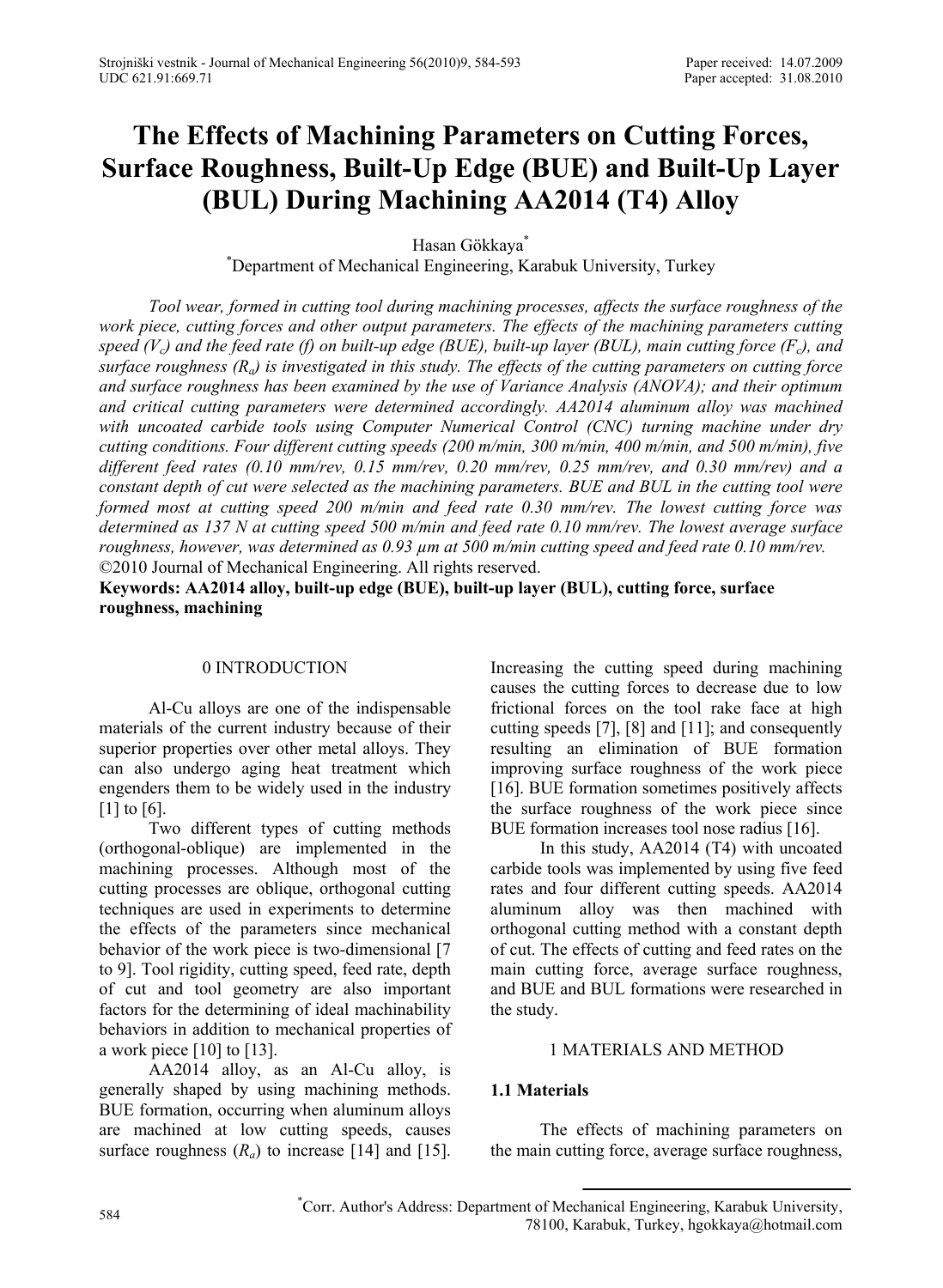and BUE-BUL formation were investigated and a correlation between these parameters was determined in this experimental study. Cutting speed and feed rate were used as machining parameters.

Test specimens, prepared by using the AA2014 aluminum alloy with 80 mm diameter and 500 mm length, were used for the experiments in this study. Chemical compositions of the test specimens can be seen in Table 1.

AA2014 (T4) alloy was measured to have 415 N/mm2 tensile strength and 98 BHN ("Reicherter Brinell" Hardness) values. Hardness value measurements were implemented by using 10 mm depth test specimens in "Reicherter Brinell" hardness measuring device. 5 mm ball points and 125 kg weight were used for hardness measurement experiments. Average value of 10 trial measurements, from outside through the center, was used when material hardness values were determined.

# **1.2 Machining Parameters, Cutting Tool and Tool Holder**

The tests were carried out at  $20 \pm 1$  °C ambient temperature using changeable carbide inserts which have CCGT 120404FN-ALU geometry and K10 quality degree. CSRNR 2525 M12, the tool holder used for these tests, was appropriate to ISO 5608 and had a 90° approaching angle. Rake angle and clearance angles of the cutting tools were 7 and 5°, respectively. Cutting parameters used for the experiments and their levels can be seen in Table 2. Four different cutting speeds (200, 300, 400, and 500 m/min), five different feed rates advised by ISO 3685 (0.1, 0.15, 0.2, 0.25 and 0.30

mm/rev), and 1.5 mm constant depth of cut were selected for all cutting speeds. A total of 20 experiments were conducted according to cutting parameters and machining levels shown in Table 2.

# **1.3 Machine Tool and Measuring Equipment**

All the machining processes were done with a "JOHNFORD T35" industrial type Computer Numerical Control (CNC) turning machine having 10 KW power and revolving capability of 50-3500 rev/min. Kistler 9257B dynamometer was used to measure all cutting forces  $(F_c, F_f, F_p)$ .  $F_c$  represented the main cutting force during tests whereas  $F_f$  was the feed force and  $F_p$  was the ploughing force. MAHR-Perthometer M1 measuring device was used to measure surface roughness of the work piece material. These measurements were repeated three times for its precision. Cut-off length and sampling length assumed in order to measure surface roughness were 0.8 and 5.6 mm, respectively. Finally, JEOL-JSM 6060 scanning electron microscope (SEM) was used for the analysis of BUE and BUL formed on the cutting tool.

# **1.4 Statistical Analysis**

A multiple analysis of variance (ANOVA) was used for identifying the factors significantly affecting the performance measures of main cutting force and surface roughness during machining AA2014 (T4) alloy. Duncan test was further applied to the findings with changes to find the significance level of the changes.

Table 1. *Chemical compositions of the test specimens (% weight)* 

| $\sim$ wore in chronology controlled the case vection of the controller than $\sim$ the $\sim$ |                     |                |                               |      |       |                     |
|------------------------------------------------------------------------------------------------|---------------------|----------------|-------------------------------|------|-------|---------------------|
| r.<br>IJΙ                                                                                      |                     | m<br>∪u        | Mn                            | Mջ   | ப     | .                   |
| $\sqrt{2}$<br>0.672                                                                            | $-10$<br>ॱ⊥∠<br>◡.◡ | $\sim$<br>T.JJ | $\sim$ $\sim$ $\sim$<br>J.564 | .401 | 0.168 | $\sqrt{ }$<br>lance |

| Level | <b>Cutting speed</b><br>$V_c$ [m/min] | Feed rate f<br>${\rm [mm/rev]}$ | Depth of<br>[mm]<br>cut | <b>Cutting Tool, Grade,</b><br>Form | <b>Tool Holder</b> |
|-------|---------------------------------------|---------------------------------|-------------------------|-------------------------------------|--------------------|
|       | 200                                   |                                 |                         | Uncoated Carbide                    |                    |
|       | 300                                   | 0.10, 0.15, 0.20,               | 1.5                     | K <sub>10</sub>                     | <b>CSRNR 2525</b>  |
|       | 400                                   | 0.25, 0.30                      |                         | <b>CCGT 120404FN-</b>               | M <sub>12</sub>    |
|       | 500                                   |                                 |                         | ALU                                 |                    |

Table 2. *Cutting parameters used for the tests*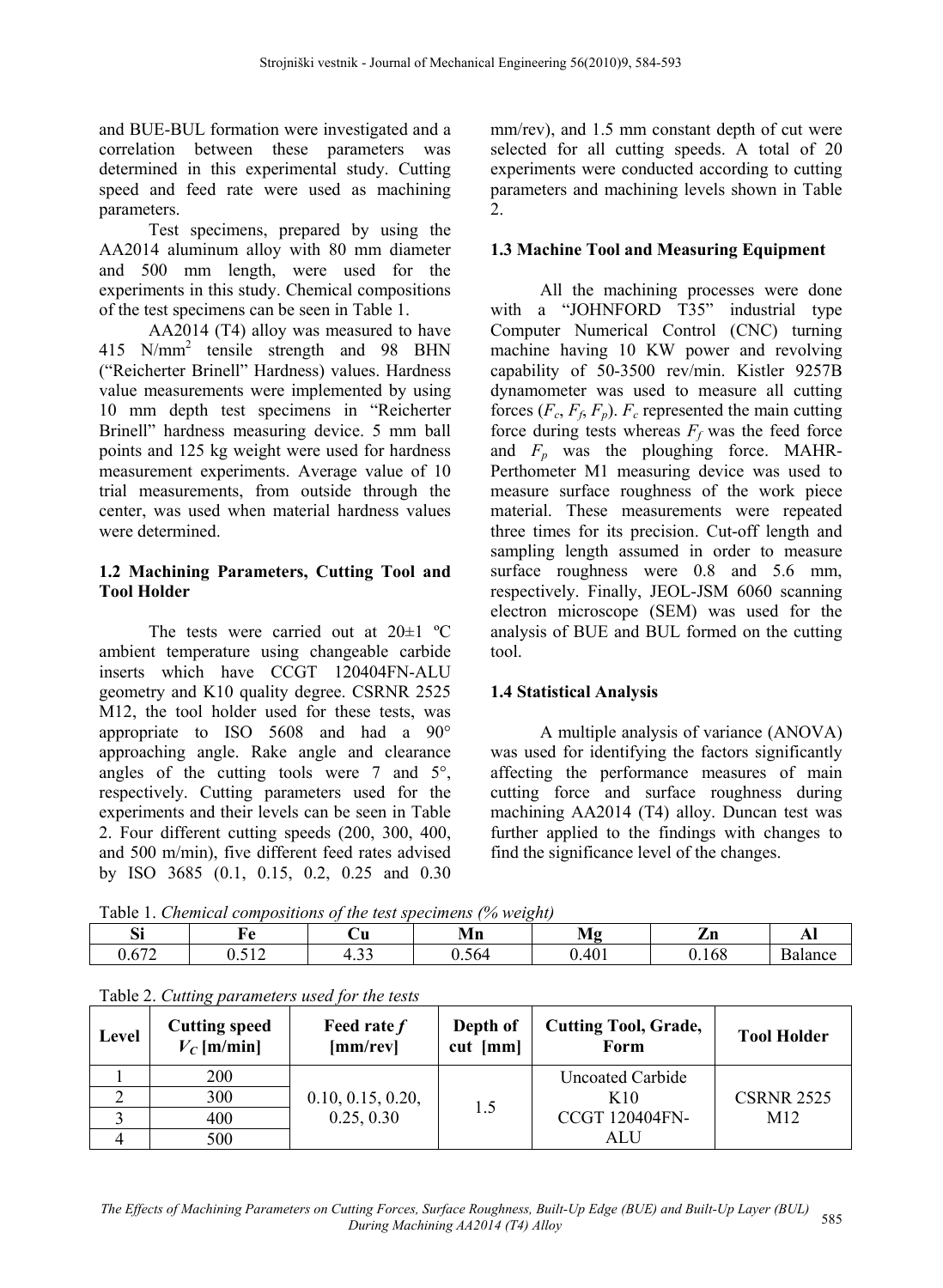#### 2 RESULTS AND DISCUSSION

# **2.1 Formation of BUE and BUL**

Tool life is generally determined by tool wear in machining processes. Adhesion wear occurs by the detachment of tool particles from the cutting tools with the help of metallic chips. The formation of BUE and BUL on the cutting tool is caused by tool-tool chip interface temperature and extreme pressure. The work piece material adheres/emanates to the rake face of the cutting tool in two different forms. The first method involves the formation known as Built-Up Edge (BUE); which is the emanation of the work piece material to the cutting edge of the tool. In the second method, known as the formation of Built-Up Layer (BUL), the material is adhered by pouring to wider areas on the rake face of the tool. This second type formation is frequently observed in machining ductile materials. BUE and BUL regions can be seen clearly in Fig. 1.



Fig. 1*. Schematic image of cutting tool with BUE and BUL [18]*



Fig. 2. *SEM image of AA2014 (T4) alloy's BUE and BUL formation on uncoated sementite carbide surface at 200 m/min and 0.30 mm/rev: a) SEM image of the tool rake face, b) 3D SEM image of the cutting tool*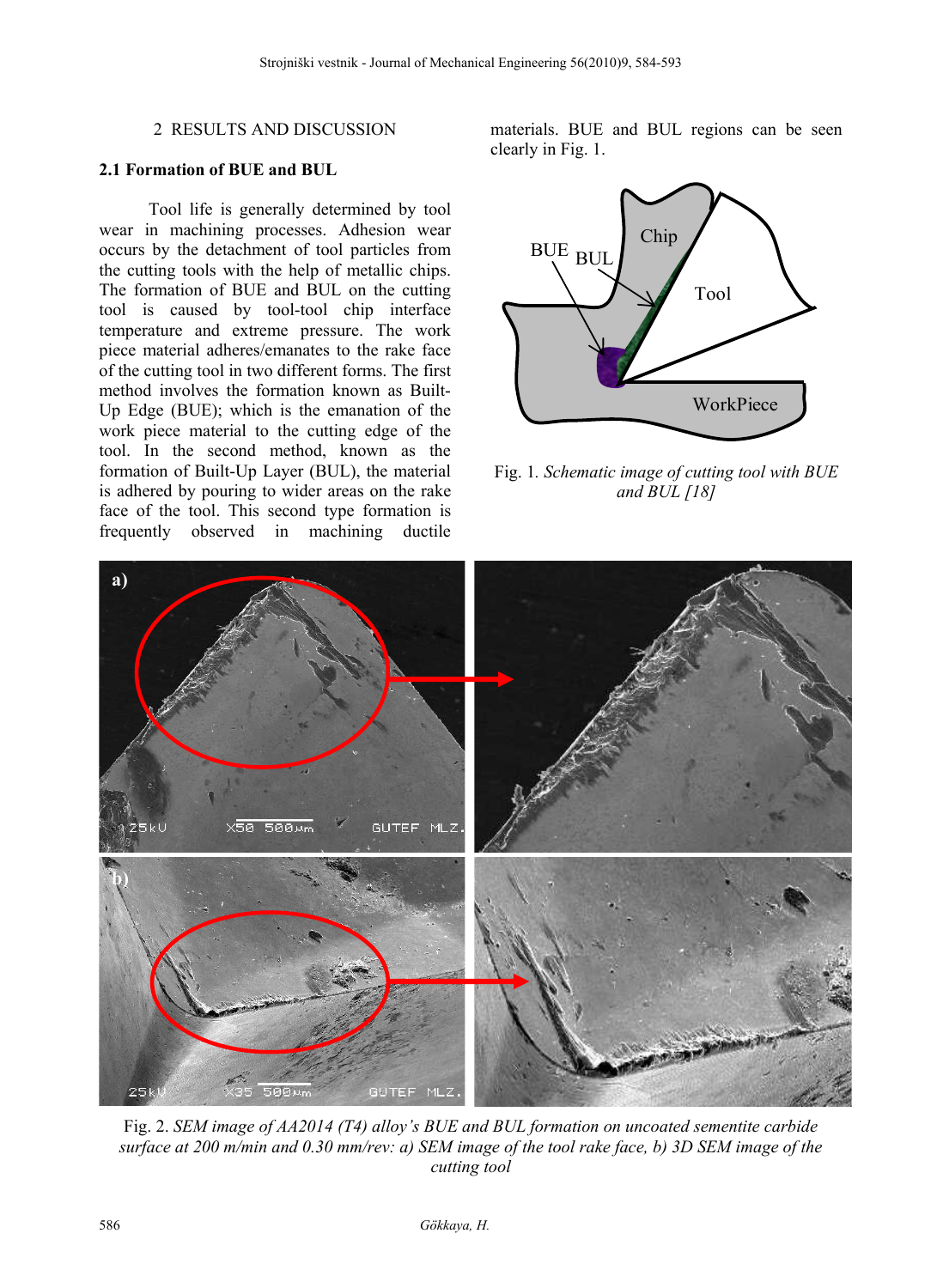A piece from the cutting tool also detaches from the tool with the detachment of the gradually hardened BUE formed in the cutting tool and therefore breaks occur via adhesion wear mechanisms. Cutting edge gradually wears since the formation of BUE occurs periodically during machining. A strong conjunction between the work piece material and cutting tool is known to occur during the machining aluminum alloys [17]. Accordingly, BUE and BUL formation should certainly be considered during the machining of such materials.

Four different cutting speeds and five different feed rates were used to determine the effects of cutting speed on BUE and BUL formation in this part of the study. SEM images of BUE and BUL formations at 0.30 mm/rev feed rate was evaluated, since the highest BUE and BUL formation was observed to be occurring at this rate.

SEM photograph depicting BUE and BUL formation of AA2014 aluminum alloy on uncoated sementite carbide cutting tool at 200 m/min and 0.30 mm/rev can be seen in Fig. 2. BUL formation was observed to be accumulated on the tool surface whereas BUE was formed on main and collateral cutting edges of the tool by accumulating on the tool rake face.

The major part of BUE formation was observed at the tool main cutting edge and where the chip makes contact with the air from the tool nose through the tool holder in Fig. 2. The cutting tool nose radius also increased due to BUE formation. A formation of BUE in lesser amounts near tool nose radius can be attributed to a lower temperature around the tool nose radius.

SEM images of BUE and BUL formation regions on tool surface at various cutting speeds (300, 400 and 500 m/min) are depicted in Figs. 3 to  $5<sub>1</sub>$ 



Fig. 3*. BUE and BUL image of machining AA2014 (T4) alloys at 300 m/min cutting speed and 0.30 mm/rev feed rate: a) SEM image of tool rake face, b) 3D SEM image of the cutting tool*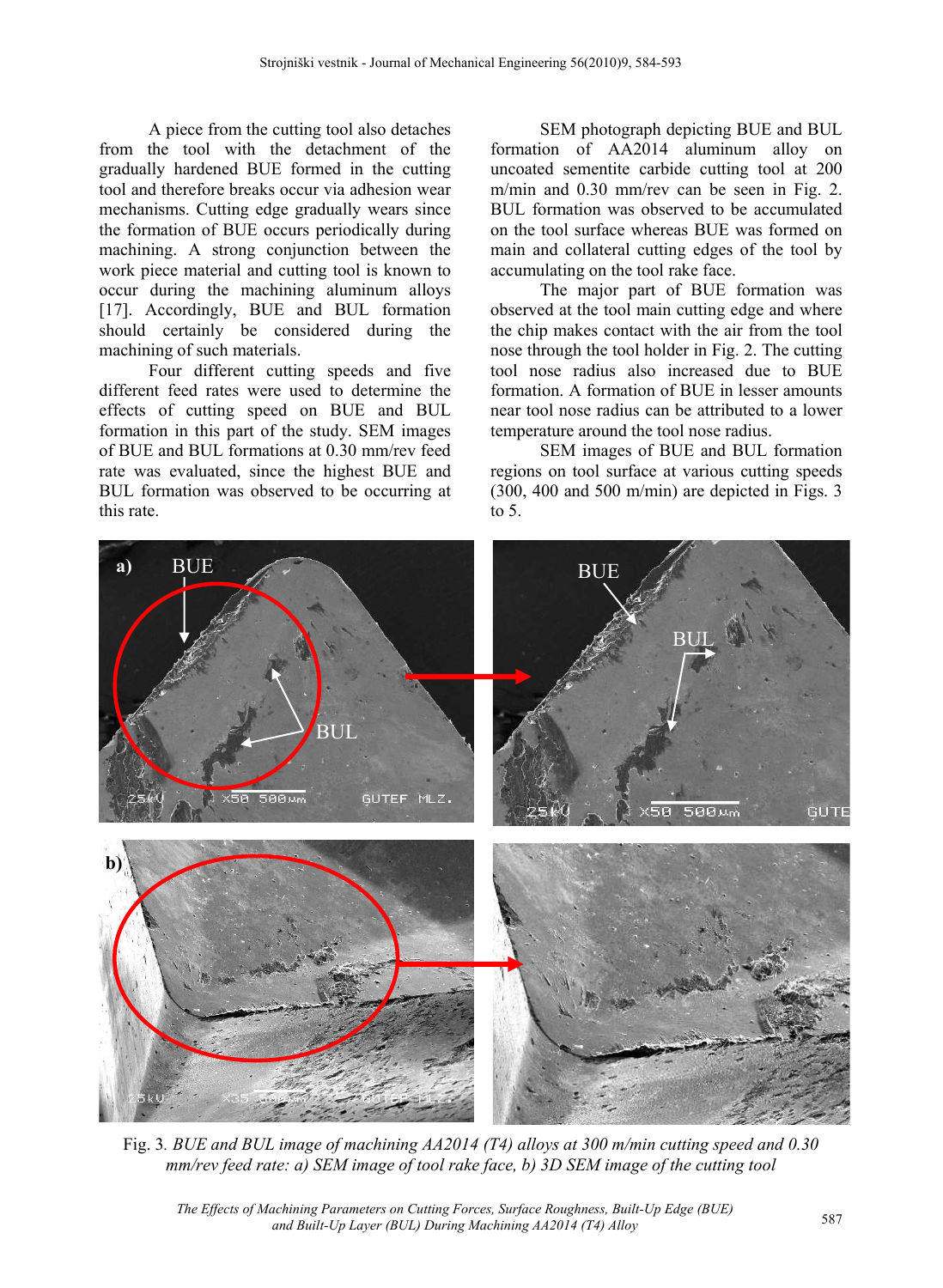

Fig. 4*. BUE and BUL image of machining AA2014 (T4) alloys at 400 m/min cutting speed and 0.30 mm/rev feed rate a) SEM image of tool rake face, b) 3D SEM image of the cutting tool* 

BUE formation can be clearly observed at the tool nose radius and the main cutting edge when Figs. 2 and 3 are analyzed. Furthermore, BUE and BUL formation at 300 m/min cutting speed was observed to be smaller than the BUE and BUL formation at 200 m/min when the two figures are compared. Likewise BUE and BUL formation was observed to be decreasing when the cutting speed was increased to 400 m/min (Fig. 4). This situation can be connected to the temperature increase in the second deformation region [12] and [19]. A decrease in the formation of BUE and BUL, compared to the formation at 400 m/min cutting speed, was also observed at 500 m/min cutting speed (Fig. 5). According to the conducted tests, lower cutting speeds (200 and 300 m/min) were observed to cause formation of BUE and BUL in higher amounts during the machining of AA2014 alloy. In conclusion, 500 m/min or higher cutting speeds were determined

to prevent BUE and BUL formation for the machining of AA2014 alloy.

# **2.2 Changes in Cutting Forces and Surface Roughness**

#### *2.2.1 Change in Cutting Forces*

The main cutting force  $(F<sub>c</sub>)$  and surface roughness (*Ra*) values determined from the experiments depending on cutting speed and feed rate cutting parameters, can be seen in Table 3.

The effects of cutting speed and feed rate on the main cutting force were evaluated by applying analyses of multiple variances on the determined data. Significant changes with a confidence level of 95% were determined between all the factors according to the results of the analysis of variance. The analysis of variance implemented to determine the effects of cutting speed and feed rate can be seen in Table 4.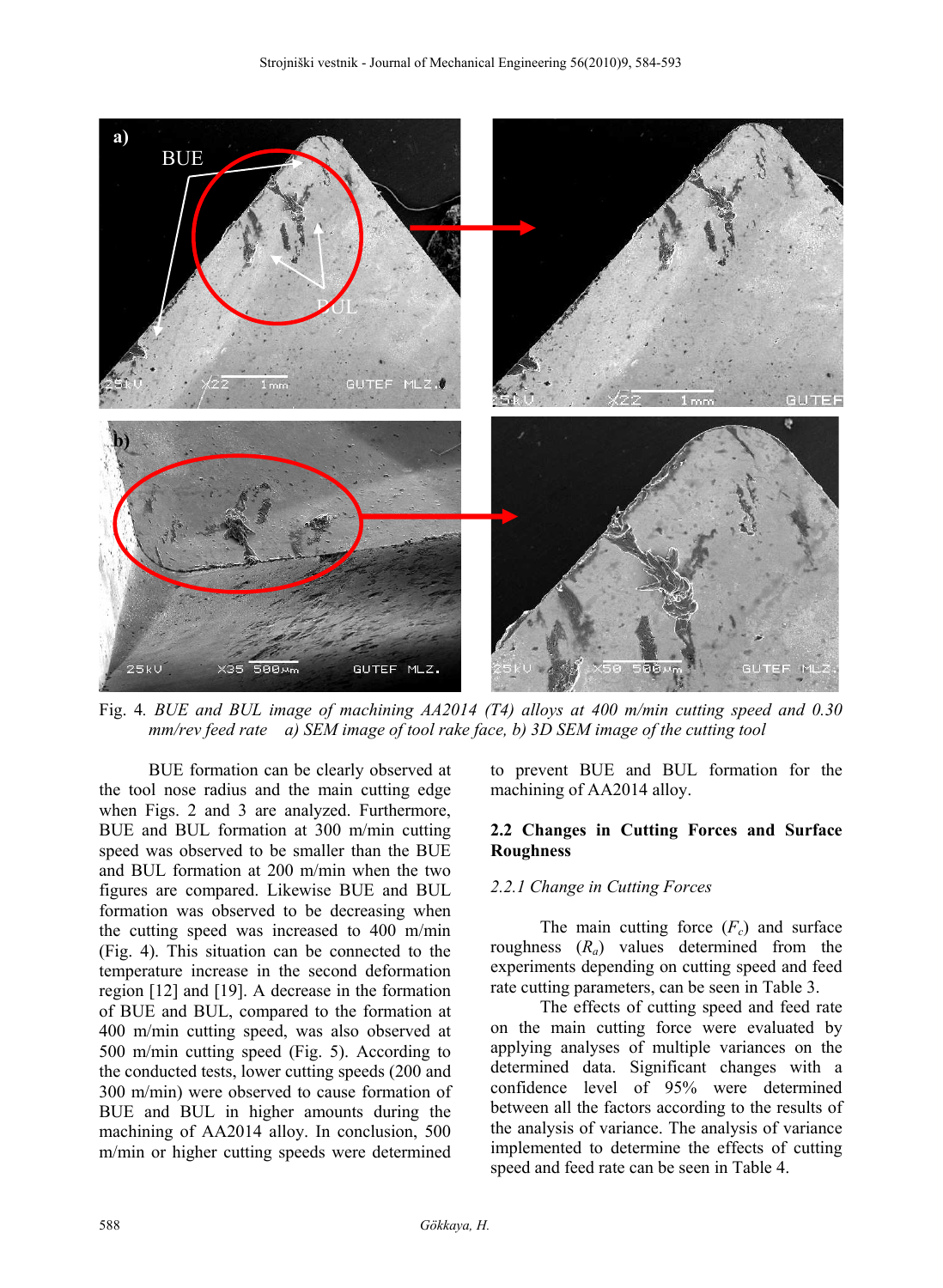

Fig. 5*. BUE and BUL image of machining AA2014 (T4) alloys at 500 m/min cutting and 0.30 mm/rev feed rate a) SEM image of tool rake face, b) 3D SEM image of the cutting tool* 



Fig. 6*. Main cutting force values for AA2014 (T4) alloy determined during machining with uncoated carbide cutting tool: a) depending on cutting speed, b) depending on feed rate* 

P-values shown in Table 4 are the realized significance levels, associated with the F-tests for each source of variation. The sources with a *P* value less than 0.10 are considered to have a statistically significant contribution to the performance measures [20]. The minimum main

cutting force value according to the feed rate was determined at 0.10 mm/rev; and the minimum value for the cutting force regarding the cutting speed was determined at 500 m/min. A detailed graphic of the main cutting force values, obtained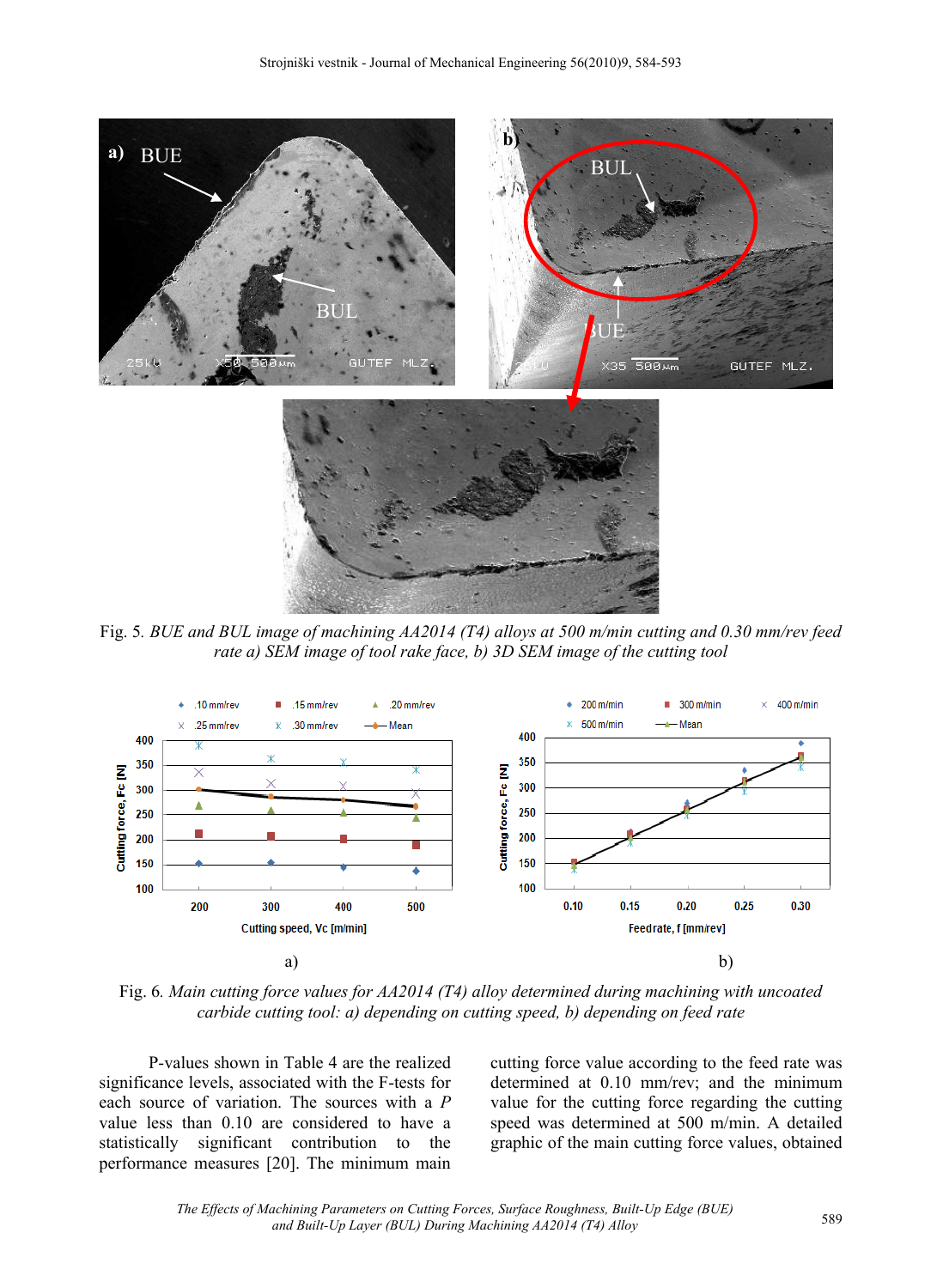from the experiments, depending on cutting speed and feed rate is depicted in Fig. 6.

It was observed that lower cutting speed values decreased as the values of cutting speeds were increased from a lower cutting speed (200 m/min) to a higher cutting speed (500 m/min) as can be analyzed in the graphic in Fig. 6. Increasing the cutting speed to obtain smaller values of cutting forces is the most frequent method used in the literature [7] and [8]. High temperature at the flow zone and decreasing surface area are considered to be the reasons of this inverse proportion. The reduction amount in cutting forces can depend on work piece material, working conditions, and cutting speed ranges. A decrease in average main force values was observed depending on the increase on the tested values of cutting speeds in this study. An increase of 150% in cutting speed caused 11.67% decrease (266.75 N) while working on the lower speeds (200 m/min). Maximum cutting force value (390 N) was determined at 200 m/min cutting speed and 0.30 mm/rev feed rate when machining AA2014 alloy in this study. The minimum cutting force (137 N), on the other hand, was determined at 500 m/min cutting speed and 0.10 mm/rev feed rate.

Higher feed rates were observed to be causing higher cutting forces when the results of the experiments conducted with five different feed rates are analyzed. A direct relation between the tested feed rates and the main cutting force was determined.

Therefore, feed rate values should be decreased in order to decrease the main cutting force; as the increase in the main cutting force depending on the feed rate is an expected result [21] and [22]. An increase of 200% at 0.1 mm/rev feed rate caused 146.25% increase (362 N) in the main cutting force. The maximum cutting force value (362 N) depending on the feed rate was determined at 0.30 mm/rev. The minimum cutting force (147 N), on the other hand, was determined at 0.10 mm/rev feed rate.

# *2.2.2 Change in Surface Roughness*

The surface roughness (*Ra*) values determined from experiments when machining AA2014 alloy with uncoated carbide cutting tool can be seen in Table 3. The effects of cutting speed and feed rate on surface roughness were evaluated by applying analyses of multiple variances on the determined data. The analysis of variance implemented to determine the effects of cutting speed and feed rate can be seen in Table 5. The minimum average value of surface roughness depending on the cutting speed was determined at 500 m/min whereas the minimum average value depending on the feed rate was determined at 0.10 mm/rev.

Maximum average surface roughness value (5.34 µm) was determined at 300 m/min cutting speed and 0.30 mm/rev feed rate in this experimental study. Minimum average surface roughness value (0.93 µm), on the other hand, was determined at 500 m/min cutting speed and 0.10 mm/rev feed rate (Table 3). A detailed graphic of average surface roughness values, obtained from the experiments, depending on the cutting speed and feed rate is depicted in Fig. 7.

Table 3. Main cutting force (F<sub>c</sub>) and average *surface roughness (Ra) values depending on*   $cutting speed (V)$  and feed rate (f)

| $\cdots$ $\sigma$ $\tau$<br>Test No | $\sim$<br>$V_c$ | $\boldsymbol{f}$ | $\cup$<br>$F_c$ | $R_a$ |
|-------------------------------------|-----------------|------------------|-----------------|-------|
|                                     | [m/min]         | [mm/rev]         | $[{\rm N}]$     | [µm]  |
| $\mathbf{1}$                        | 200             | 0.10             | 152             | 1.15  |
| $\overline{2}$                      | 200             | 0.15             | 212             | 1.68  |
| 3                                   | 200             | 0.20             | 270             | 1.81  |
| $\overline{4}$                      | 200             | 0.25             | 336             | 3.72  |
| 5                                   | 200             | 0.30             | 390             | 5.19  |
| 6                                   | 300             | 0.10             | 154             | 1.29  |
| 7                                   | 300             | 0.15             | 207             | 2.31  |
| 8                                   | 300             | 0.20             | 260             | 2.93  |
| 9                                   | 300             | 0.25             | 313             | 4.10  |
| 10                                  | 300             | 0.30             | 363             | 5.34  |
| 11                                  | 400             | 0.10             | 145             | 1.10  |
| 12                                  | 400             | 0.15             | 201             | 1.58  |
| 13                                  | 400             | 0.20             | 255             | 2.37  |
| 14                                  | 400             | 0.25             | 307             | 3.65  |
| 15                                  | 400             | 0.30             | 355             | 5.14  |
| 16                                  | 500             | 0.10             | 137             | .93   |
| 17                                  | 500             | 0.15             | 190             | 1.44  |
| 18                                  | 500             | 0.20             | 244             | 2.04  |
| 19                                  | 500             | 0.25             | 293             | 3.17  |
| 20                                  | 500             | 0.30             | 340             | 4.44  |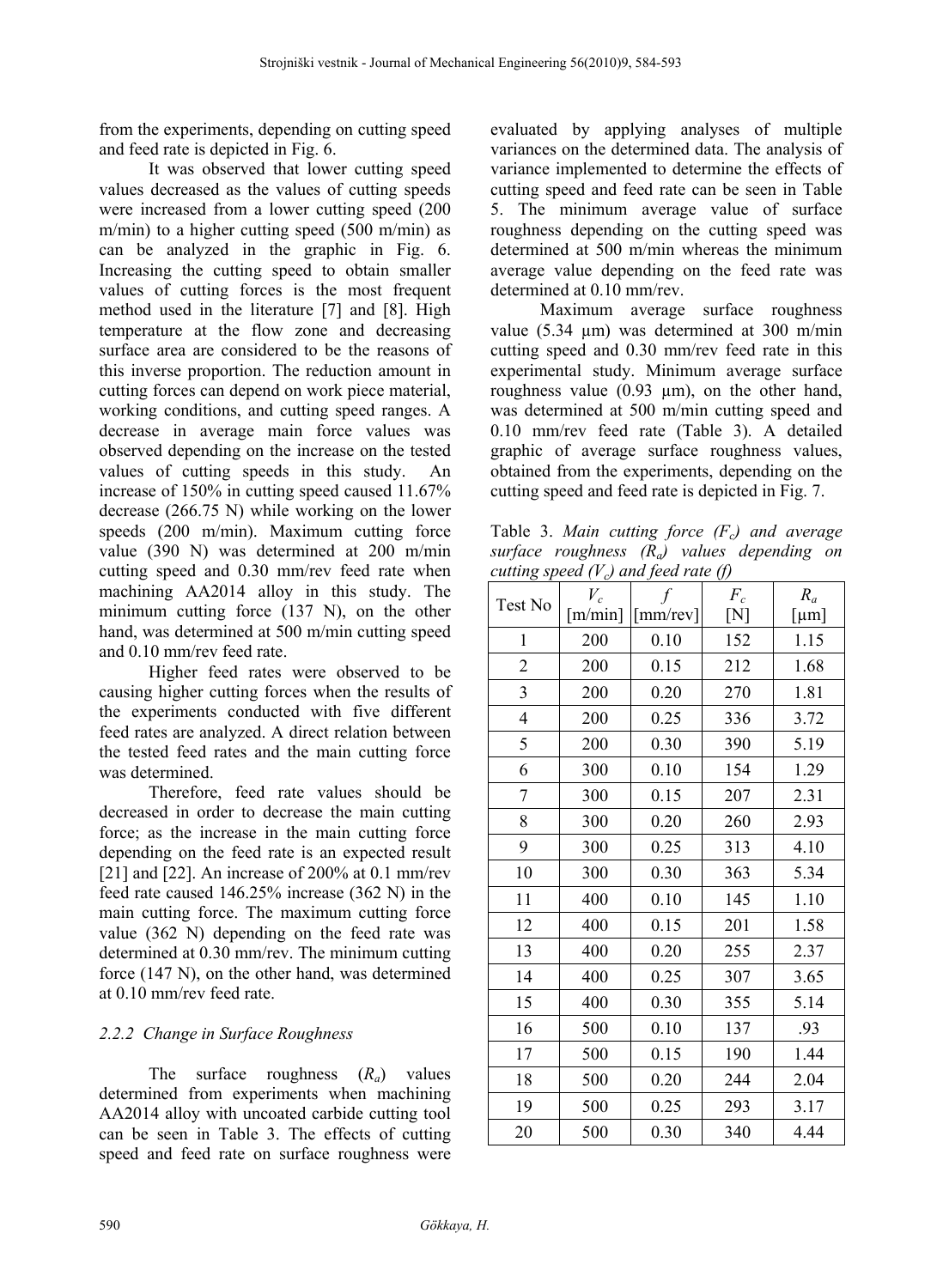| Source of<br>Variance | Sum of Squares | Degree of<br>Freedom | Variance   | $F$ Value  | P Value |
|-----------------------|----------------|----------------------|------------|------------|---------|
| Factor A              | 1153620.000    | 4                    | 288405.000 | 430204.125 | .000    |
| Factor B              | 25240.809      |                      | 8413.603   | 12550.291  | .00     |
| $A*B$                 | 5239.625       | 12                   | 436.635    | 651.314    | .00     |
| Error                 | 120.000        | 179                  | .670       |            |         |
| Total                 | 14208780.000   | 199                  |            |            |         |
| <b>Adjusted Total</b> | 1189634.271    | 198                  |            |            |         |

Table 4. *Variance analysis (ANOVA) regarding main cutting force (F<sub>c</sub>)* 

Factor A; Feed rate (0.1, 0.15, 0.20, 0.25, 0.30 mm/rev) Factor B; Cutting speed (200, 300, 400, 500 m/min)

Table 5. *Variance analysis (ANOVA) regarding the surface roughness (Ra)* 

| Source of<br>Variance | Sum of Squares | Degree of<br>Freedom | Variance  | $F$ Value   | P Value |
|-----------------------|----------------|----------------------|-----------|-------------|---------|
| Factor A              | 395.491        |                      | 98.873    | 1483090.500 | .000    |
| Factor B              | 15.867         |                      | 5.289     | 79333.000   | .00     |
| $A^*B$                | 5.512          | 12                   | .459      | 6890.500    | .00     |
| Error                 | 1.200E-02      | 180                  | 6.667E-05 |             |         |
| Total                 | 1950.354       | 200                  |           |             |         |
| <b>Adjusted Total</b> | 416.882        | 199                  |           |             |         |

Factor A; Feed rate (0.1, 0.15, 0.20, 0.25, 0.30 mm/rev) Factor B; Cutting speed (200, 300, 400, 500 m/min)



Fig. 7*. Average surface roughness (Ra) values for AA2014 (T4) alloy determined during machining with uncoated carbide cutting tool: a) depending on cutting speed, b) depending on feed rate* 

Minimum average surface roughness values were determined at 500 m/min cutting speed as can be seen in Fig. 7a. Average surface roughness was increased when the cutting speed was increased from 200 to 300 m/min. This was because BUE formations at 200 m/min cutting speed increased the tool nose radius causing an

increase in surface roughness (Fig. 2). These results show similarity with the literature. BUE formation sometimes improves the surface roughness since it increases the tool nose radius [12] and [23]. An improvement was also observed at 400 and 500 m/min cutting speeds depending on the increase in cutting speeds. This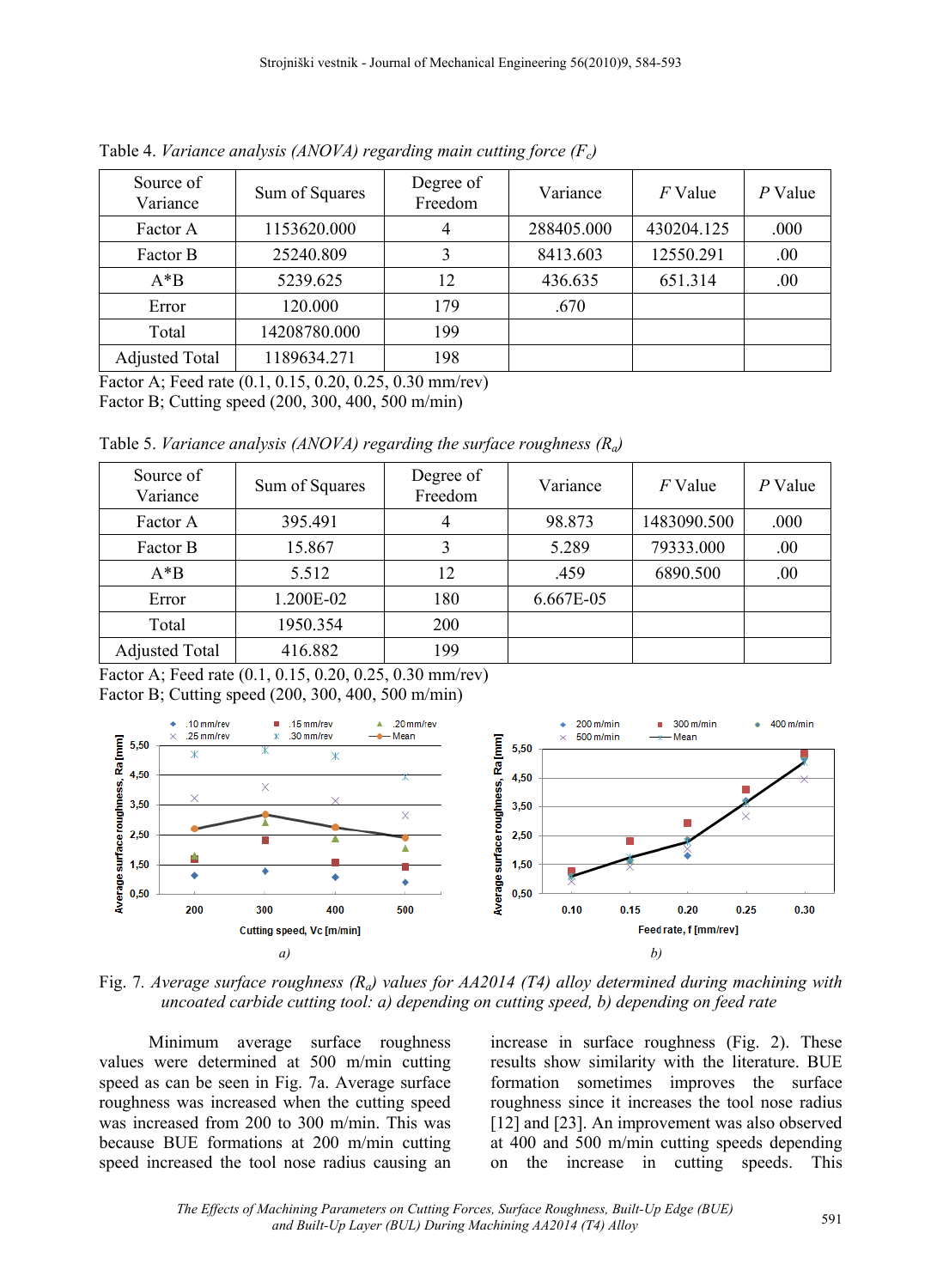improvement can be attributed to a simpler deformation process, easier deformation of the working piece around the cutting edge and tool nose radius, formation of flow zone  $(F<sub>z</sub>)$  due to a higher temperature, and the prevention of BUE formation [10] and [22].

Minimum average surface roughness (1.12 µm) depending on feed rate was determined at 0.10 mm/rev feed rate. Maximum average surface roughness  $(5.03 \mu m)$ , on the other hand, was determined at 0.30 mm/rev. A detailed graphic of average surface roughness values, obtained from the experiments, depending on feed rate is depicted in Fig. 7b.

It was observed that average surface roughness was increasing as the feed rate was increased when average surface roughness values at 0.10, 0.15, 0.20, 0.25 and 0.30 mm/rev feed rates were analyzed. An increase of 200% at 0.1 mm/rev feed rate caused 349.3% increase (5.03 µm) in the average surface roughness. A direct relation was determined between the tested feed rates and average surface roughness. Therefore, feed rate values should be decreased in order to decrease the average surface roughness as the increase in the main cutting force depending on the feed rate is an expected result [22].

# 3 CONCLUSION

Conclusions drawn from the results, within the testing limits defined in the aim of the study, are given below.

BUE formation on the cutting tool caused an increase in the tool nose radius on the cutting tool surface. This BUE formation at lower cutting speeds (200 m/min) positively affected the surface roughness.

BUE and BUL formed at greater amounts on the surface of the cutting tool at 200 and 300 m/min cutting speeds, whereas BUE and BUL formation was observed at lesser amounts at 400 m/min and 500 m/min cutting speeds. Maximum BUE and BUL formation occurred during the machining process at 200 m/min cutting speed.

500 m/min and higher cutting speeds were determined for the selection of cutting speed to prevent BUE and BUL formation when machining AA2014 (T4) alloy with an uncoated sementite carbide cutting tool.

The minimum cutting force depending on the cutting speed and feed rate (137 N) was determined at 500 m/min cutting speed and 0.10 mm/rev in this study. The maximum cutting force value (390 N), on the other hand, was determined at 200 m/min cutting speed and 0.30 mm/rev feed rate.

The minimum average surface roughness value (0.93 µm) was determined at 500 m/min cutting speed and 0.10 mm/rev feed rate in this experimental study. The maximum average surface roughness value  $(5.34 \mu m)$ , on the other hand, was determined at 300 m/min cutting speed and 0.30 mm/rev feed rate.

# 4 REFERENCES

- [1] Dogan, M. (1989). *Heat treatment of aluminum alloys.* Master's Thesis, Marmara University, Istanbul. (in Turkish)
- [2] Yuksel, E.E. (1991). *Opportunities to control the properties of 7075 aluminum alloys by the use of stepwise aging,* Master's Thesis, Istanbul Technical University, Istanbul. (in Turkish)
- [3] Su, S. (1988). *The effect of solid to molten temperature and duration on the post aging properties of 2XXX alloys.* Master's Thesis, Selcuk University, Konya.
- [4] Boyer, H.E. (1989). *Practical Heat Treating.* American Society for Metals, p. 213-217.
- [5] ASM Handbook (1991). *Heat Treating*, vol. 4, ASTM.
- [6] Ozcatalbas, Y., Aydın, B. (2006). The effect of mechanical properties and cutting geometry to the machinability properties of AA2014 alloy. *Gazi University Journal of Engineering and Architecture Department*, vol. 21, no. 1, p. 21-27. (in Turkish)
- [7] Aydin, B., Ozcatalbas, Y. (2003). The effect of cutting tool geometry to the machinability properties of AA2014 (T6) alloy. *Journal of machinery design and fabrication*, vol. 2, no. 5, p. 89-95. (in Turkish)
- [8] Ozcatalbas, Y. (1998). The effect of built-up edge on the machinability properties of low alloy steel. *8th International Machinery design and fabrication Convention*, ODTU, p. 25-33. (In Turkish)
- [9] Trent, E.M. (1988). *Metal Cutting*. Taner Ltd., London.
- [10] *Modern Metal Cutting, Practical Handbook*  (1994). Sandvik Coromant.